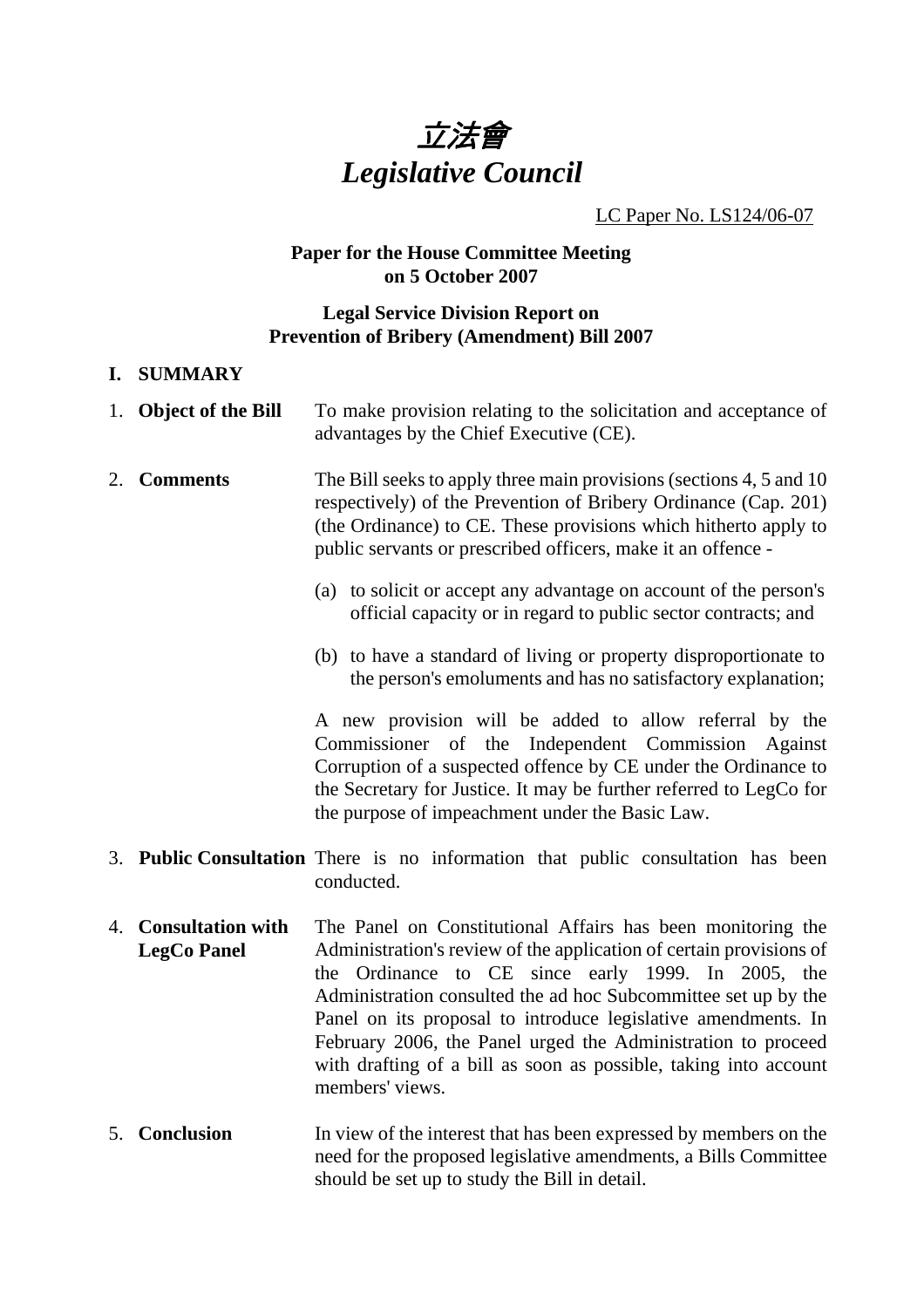#### **II. REPORT**

#### **Object of the Bill**

 To amend the Prevention of Bribery Ordinance (Cap. 201) (the Ordinance) to make provisions relating to the solicitation and acceptance of advantages by the Chief Executive (CE).

#### **LegCo Brief Reference**

2. Issued by the Administration Wing, Chief Secretary for Administration's Office and dated 5 July 2007.

#### **Date of First Reading**

3. 11 July 2007.

#### **Comment**

4. At present, none of the provisions of the Ordinance are made applicable to CE. According to the Administration (paragraph 3 of LegCo Brief), the existing anti-corruption regime applying to CE consists of the common law offence of bribery, Article 47 of the Basic Law (which requires CE to be a person of integrity and to declare his assets) and Article 73(9) of Basic Law (providing for an impeachment mechanism for serious breach of law by CE).

5. The Bill will extend three main provisions of the Ordinance which now apply to public servants (including prescribed officers and employees of specified public bodies) or prescribed officers (including principal officials, judicial officers and civil servants) so as to include CE in their application. These provisions make it an offence to -

- (a) solicit or accept any advantage as an inducement to or reward for or otherwise on account of the person acting in his official capacity (section 4 of the Ordinance);
- (b) solicit or accept any advantage as an inducement to or reward for or otherwise on account of giving assistance in regard to public sector contracts (section 5 of the Ordinance); and
- (c) to maintain a standard of living or to control property disproportionate to the person's emoluments which he cannot satisfactorily explain (section 10 of the Ordinance).

No changes are proposed in the Bill to the penalties for the offences.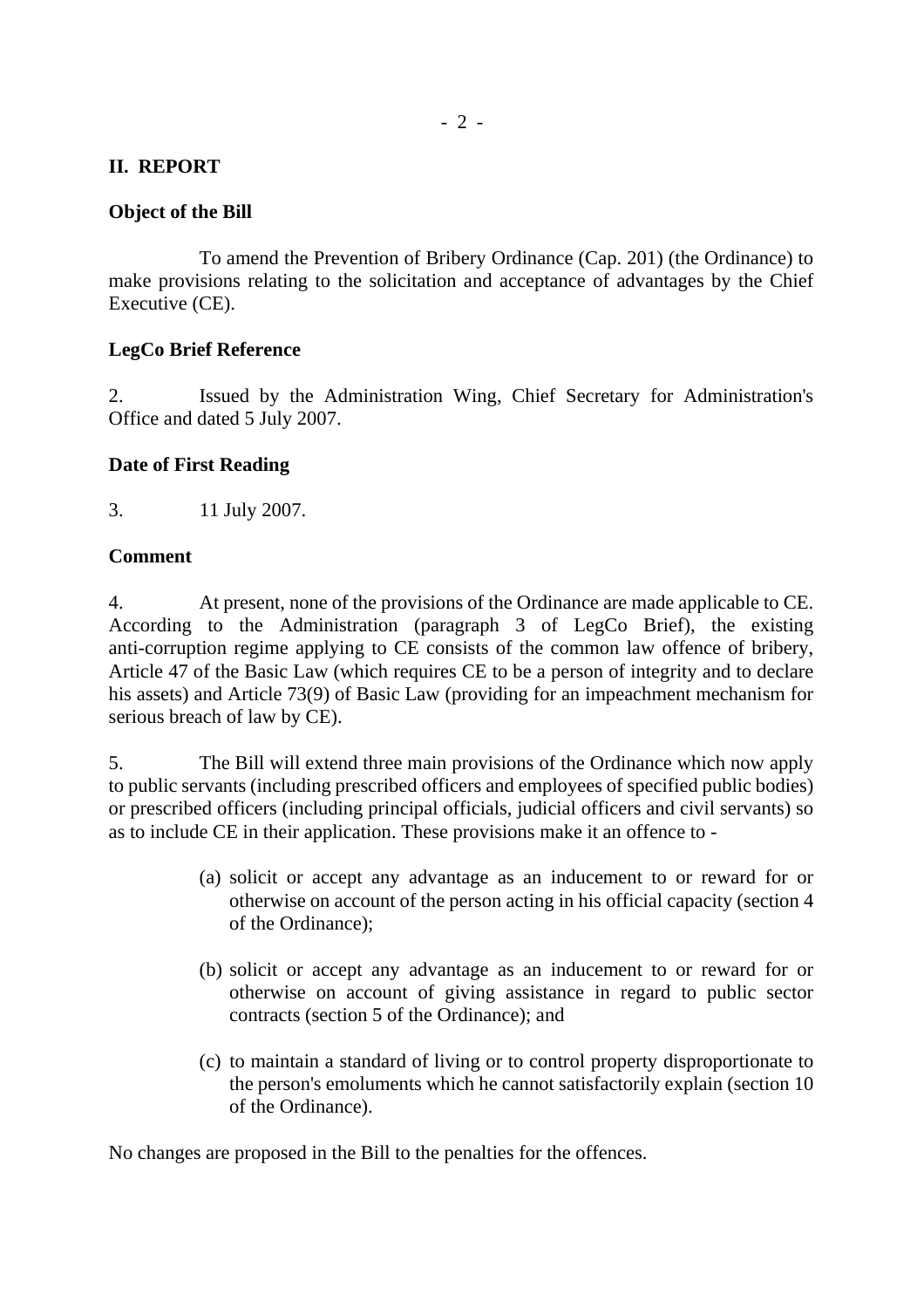6. The Bill also contains a proposal to provide that the Commissioner of the Independent Commission Against Corruption (ICAC) may make a referral to the Secretary for Justice (SJ) if he has reason to suspect that CE may have committed an offence under the Ordinance as amended. SJ may then refer the case to LegCo if he also has reason to suspect the same, so that LegCo may consider whether to take any action under Article 73(9) of the Basic Law.

7. The latter proposal is likely to raise issues related directly or otherwise to the referral (see paragraph 10 below). Among other things, the Administration has earlier agreed to consider the issue of confidentiality and disclosure of information contained in the referral to LegCo. This would need to be followed-up by Members in their scrutiny of the Bill.

## **Public Consultation**

8. There is no information in the LegCo Brief that the public had been consulted.

## **Consultation with LegCo Panel**

9. The Panel on Constitutional Affairs has been monitoring the Administration's review of the application of certain provisions of the Ordinance to CE since early 1999. Due to lack of progress of the review, the Panel formed a Subcommittee in May 2005 to follow up the issue more closely.

10. In November 2005, the Administration consulted the Subcommittee on its main legislative proposals, namely, to apply sections 4, 5 and 10 the Ordinance to CE, to add a new provision against any person offering advantage to CE in line with section 8(1) and to interface with Article 73(9) of the Basic Law by empowering SJ to refer to LegCo a report from ICAC on CE being suspected of any offence under the Ordinance, so that LegCo may consider any follow-up action under the impeachment mechanism provided for under the Basic Law.

11. There was much discussion on issues arising from the referral proposal (see Report of the Subcommittee an Application of Certain Provisions of Prevention of Bribery Ordinance to the Chief Executive to the Panel (CB(2)1149/05-06(01)), including -

- (a) the interface between the LegCo's impeachment process and SJ's prosecution of CE in case of a serious breach of law (e.g. bribery provisions under the Ordinance);
- (b) the appropriate body for conducting investigations into bribery complaints against CE;